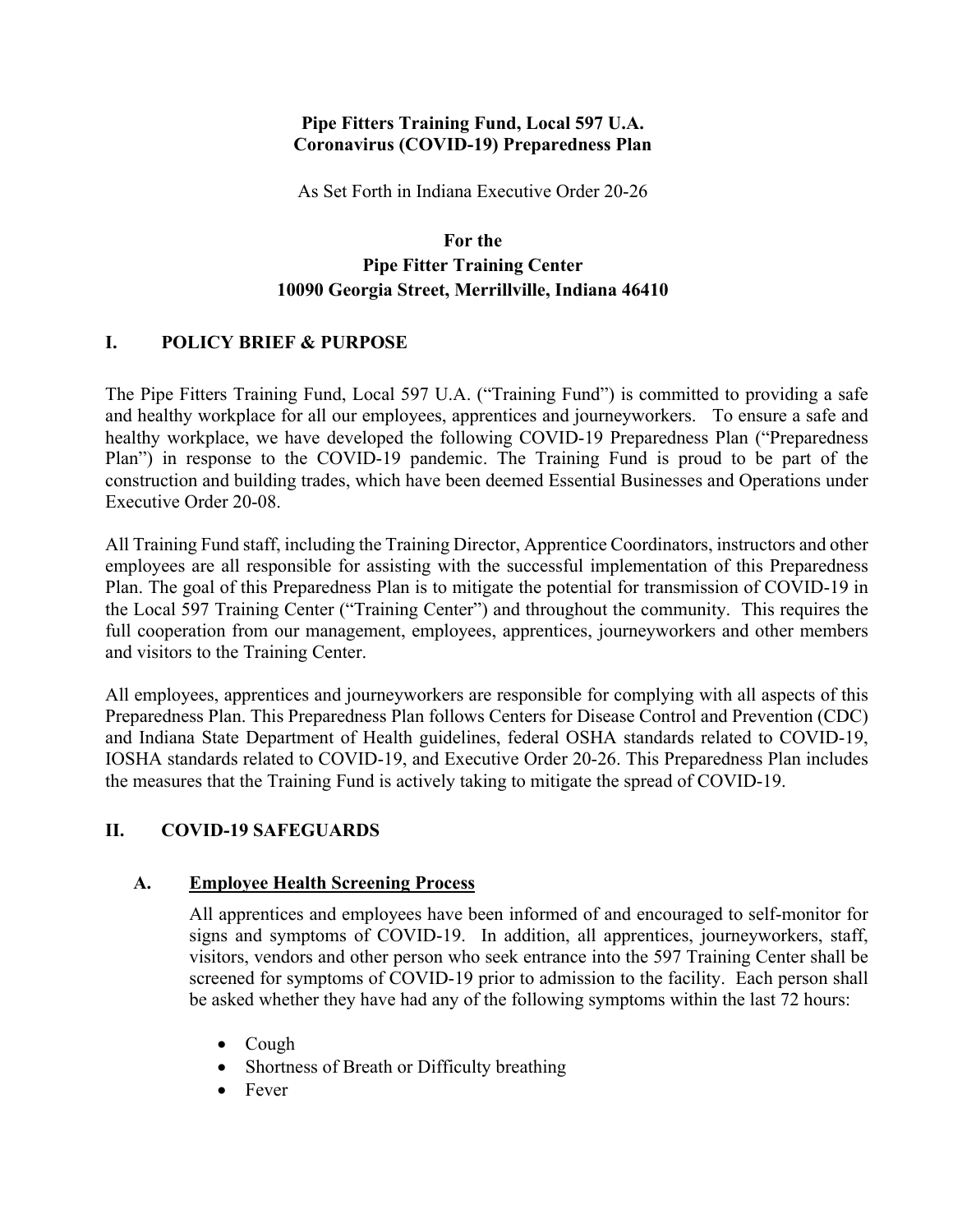- Chills
- Muscle Pain
- Loss of Taste and/or Smell
- Sore Throat

Any school-attending apprentice, journeyworker or employee who is experiencing or has experienced any of the above symptoms within the past 72 hours must notify the Training Director or his designated representative immediately and should stay home. Sick apprentices, journeyworkers and employees, including those who have tested positive for COVID-19, should stay home and should follow CDC recommended steps, including selfmonitoring of symptoms and self-isolation. Sick apprentices, journeyworkers and employees should seek medical attention if they experience any emergency warning signs, such as trouble breathing, pain or pressure in the chest, new confusion, inability to wake or stay awake and/or bluish lips or face.

Apprentices, journeyworkers and employees should not return to the Training Center until authorized by the Training Director and until the CDC's criteria to discontinue home isolation are met, but in no circumstances shall an employee, apprentice or journeyworker return to the Training Center until they have been free of symptoms (including fever) for least 72 hours. Employees who are well but who have a sick family member at home with COVID-19 should notify the Training Director, should stay at home and should follow CDC recommended precautions. Any apprentice, journeyworker or employee with an underlying medical condition that would make them extra susceptible to the symptoms of COVID-19 should notify the Training Director prior to coming to the Training Center so alternative arrangements and/or accommodations can be made.

Any apprentice, journeyworker or employee who has been in close contact with someone with COVID-19 within the past 72 hours should notify the Training Director or his designated representative immediately, should stay at home and should follow CDC guidelines for self-isolation and self-monitoring of symptoms.

### **B. Enhanced Cleaning and Disinfecting Protocols**

Enhanced cleaning and housekeeping practices are being implemented to limit the spread of COVID-19. Such enhanced measures include the routine cleaning and disinfecting of work surfaces, equipment, tools and machinery, and other areas in the Training Center including restrooms, break rooms, lunchrooms, offices and meeting rooms.

The Training Center will take steps to ensure that all high-touch surfaces are cleaned regularly throughout the day and at the close of the day. All cleaning shall be done pursuant to CDC recommended guidelines. Disposable gloves shall be worn whenever possible by employees/apprentices when cleaning and/or disinfecting. Surfaces shall be cleaned using soap and water, followed by disinfectant. High touch surfaces include tables, doorknobs, light switches, countertops, handles, desks, phones, keyboards, faucets, sinks, toilets and other common use objects or surfaces.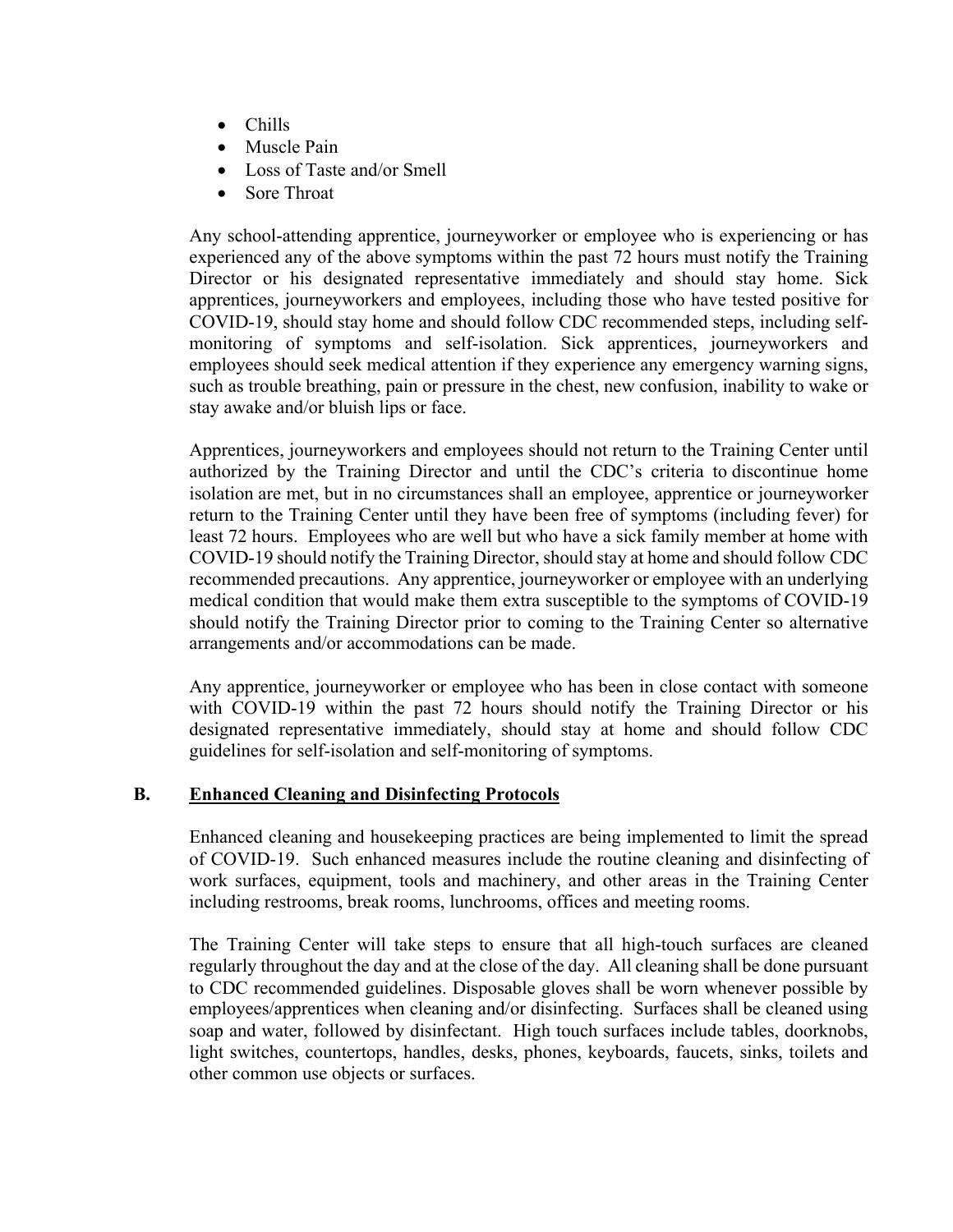Soft surface areas such as couches, chairs and carpets should be cleaned regularly using soap and water or with appropriate cleaners for such surfaces and vacuumed frequently. All electronics shall be cleaned following the manufacturer's instructions for cleaning and disinfecting. In the absence of manufacturer instructions, electronics shall be cleaned using alcohol-based wipes or sprays containing at least 70% alcohol.

Apprentices, journeyworkers and employees should sanitize their workstations upon arrival, throughout the day and immediately before departure. The Training Fund will provide alcohol-based wipes for this purpose.

#### **C. Enhanced Handwashing and Personal Hygiene**

Basic infection prevention measures should be followed by apprentices, journeyworkers and employees at all times. Employees, journeyworkers and apprentices should wash their hands for at least 20 second with soap and water regularly throughout the day, including but not limited to after using the toilet, coughing, sneezing, after touching or using "high touch" equipment or other surfaces, before eating, and any other time that the hands become soiled. Employees, journeyworkers and apprentices are also encouraged to regularly use the hand sanitizers throughout the Training Center.

Employees, journeyworkers and apprentices are encouraged to cough/sneeze into their sleeve/elbow whenever possible. If a tissue is used, it should be discarded immediately, and a break should be taken to wash hands or use sanitizer. All employees, journeyworkers and apprentices should avoid touching their face, particularly eyes, nose, and mouth if possible. Breaks will be made available to employees, journeyworkers and apprentices to allow for appropriate handwashing and sanitizing.

### **D. Compliance with Social Distancing Requirements**

COVID-19 spreads mainly among people who are in close contact (within about 6 feet) for a prolonged period. Spread happens when an infected person coughs, sneezes, or talks, and droplets from their mouth or nose are put into the air and come into contact with others nearby. Social Distancing, for purposes of this Plan, shall mean keeping adequate space between yourself and other people whenever possible. To ensure proper social distancing, employees, journeyworkers and apprentices are encouraged to stay at least 6 feet apart from other people whenever possible. Employees, journeyworkers and apprentices should avoid unnecessary large groups and other gatherings where social distancing is not possible. Apprentices, journeyworkers and employees should cover their mouth and nose with a face covering whenever possible, but especially when others are within six feet. Eye protection and other PPE should be worn when appropriate. The Training Center may install barriers and/or other separation measures to limit the spread of COVID-19. Additionally, employees, journeyworkers and apprentices will be encouraged to stagger breaks and lunches when possible to reduce the size of groups in the lunchroom or breakroom.

### **III. COMMUNICATIONS AND TRAINING**